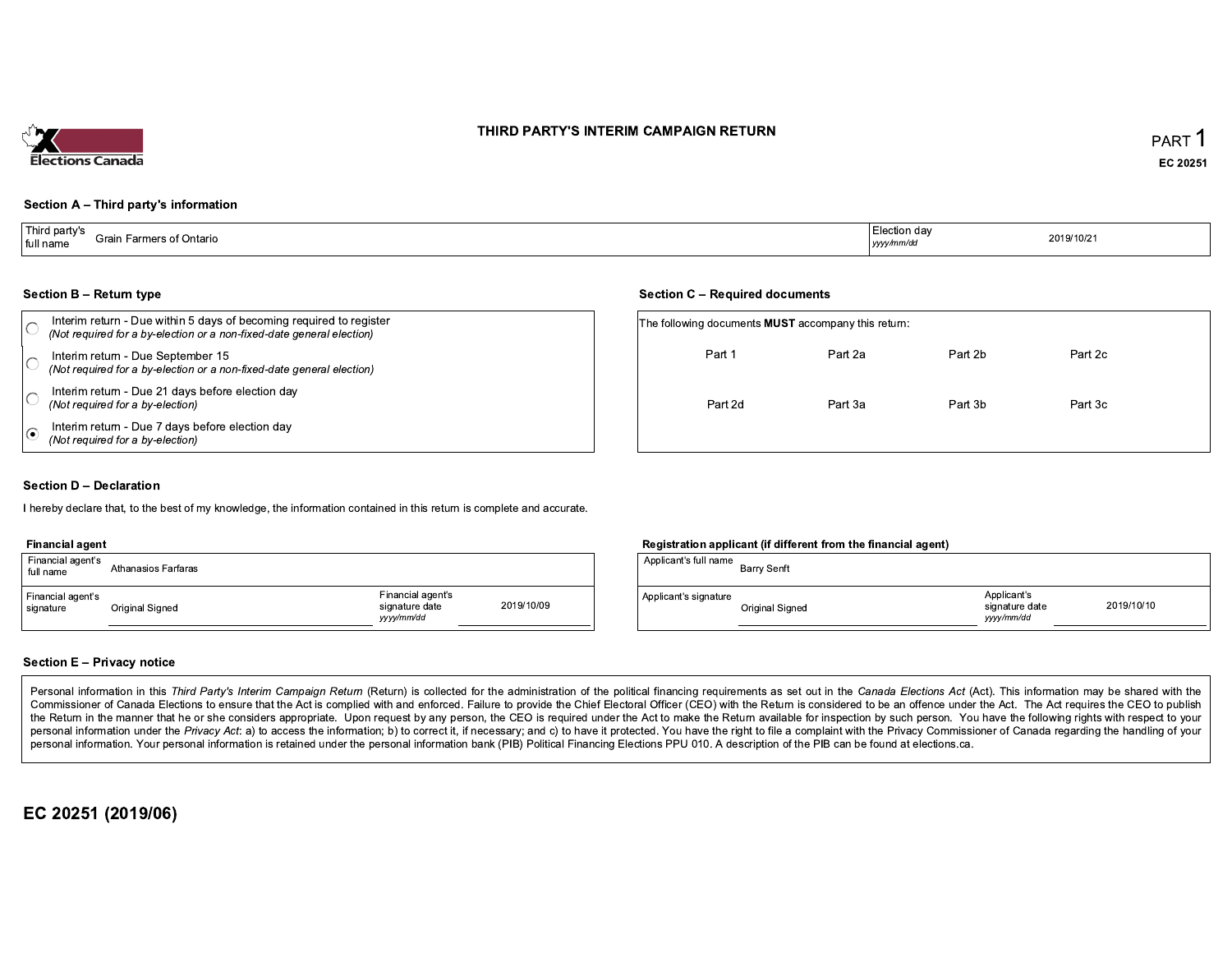

## THIRD PARTY'S INTERIM CAMPAIGN RETURN Statement of monetary contributions received

PART 2a EC 20251

| No.                                                                                 | Full name | Street<br>no. | <b>Street</b> | Apt. | City | Prov./<br>Terr. | Postal<br>code | Date<br>received<br>yyyy/mm/dd                                                 | Individual | Business /<br>Commercial<br>organization | Government | <b>Trade union</b> | Corporation<br>without share<br>capital | Unincorporated<br>organization or<br>association |
|-------------------------------------------------------------------------------------|-----------|---------------|---------------|------|------|-----------------|----------------|--------------------------------------------------------------------------------|------------|------------------------------------------|------------|--------------------|-----------------------------------------|--------------------------------------------------|
|                                                                                     |           |               |               |      |      |                 |                |                                                                                | \$         | $\bullet$                                | $\bullet$  | \$                 | $\sqrt{2}$                              | \$                                               |
|                                                                                     |           |               |               |      |      |                 |                |                                                                                |            |                                          |            |                    |                                         |                                                  |
|                                                                                     |           |               |               |      |      |                 |                |                                                                                |            |                                          |            |                    |                                         |                                                  |
|                                                                                     |           |               |               |      |      |                 |                |                                                                                |            |                                          |            |                    |                                         |                                                  |
|                                                                                     |           |               |               |      |      |                 |                |                                                                                |            |                                          |            |                    |                                         |                                                  |
|                                                                                     |           |               |               |      |      |                 |                |                                                                                |            |                                          |            |                    |                                         |                                                  |
|                                                                                     |           |               |               |      |      |                 |                |                                                                                |            |                                          |            |                    |                                         |                                                  |
|                                                                                     |           |               |               |      |      |                 |                |                                                                                |            |                                          |            |                    |                                         |                                                  |
|                                                                                     |           |               |               |      |      |                 |                |                                                                                |            |                                          |            |                    |                                         |                                                  |
|                                                                                     |           |               |               |      |      |                 |                |                                                                                |            |                                          |            |                    |                                         |                                                  |
|                                                                                     |           |               |               |      |      |                 |                |                                                                                |            |                                          |            |                    |                                         |                                                  |
|                                                                                     |           |               |               |      |      |                 |                |                                                                                |            |                                          |            |                    |                                         |                                                  |
|                                                                                     |           |               |               |      |      |                 |                |                                                                                |            |                                          |            |                    |                                         |                                                  |
|                                                                                     |           |               |               |      |      |                 |                |                                                                                |            |                                          |            |                    |                                         |                                                  |
|                                                                                     |           |               |               |      |      |                 |                |                                                                                |            |                                          |            |                    |                                         |                                                  |
|                                                                                     |           |               |               |      |      |                 |                | Totals carried forward from previous page \$                                   |            |                                          |            |                    |                                         |                                                  |
|                                                                                     |           |               |               |      |      |                 |                | Total amount of monetary contributions by contributors who gave over \$200 (A) |            |                                          |            |                    |                                         |                                                  |
|                                                                                     |           |               |               |      |      |                 |                | Number of contributors who gave over \$200                                     |            |                                          |            |                    |                                         |                                                  |
| Total amount of monetary contributions by contributors who gave \$200 or less $(B)$ |           |               |               |      |      |                 |                |                                                                                |            |                                          |            |                    |                                         |                                                  |
| Number of contributors who gave \$200 or less                                       |           |               |               |      |      |                 |                |                                                                                |            |                                          |            |                    |                                         |                                                  |
|                                                                                     |           |               |               |      |      |                 |                | Total amount of all monetary contributions $(A+B)$                             |            |                                          |            |                    |                                         |                                                  |
|                                                                                     |           |               |               |      |      |                 |                | Number of contributors who gave monetary contributions                         |            |                                          |            |                    |                                         |                                                  |

| Third<br>l party | Ontario<br>uall | . uc<br>.nvaa<br>, yyyy | $\sim$<br>I∪Z | Page |  |
|------------------|-----------------|-------------------------|---------------|------|--|
|                  |                 |                         |               |      |  |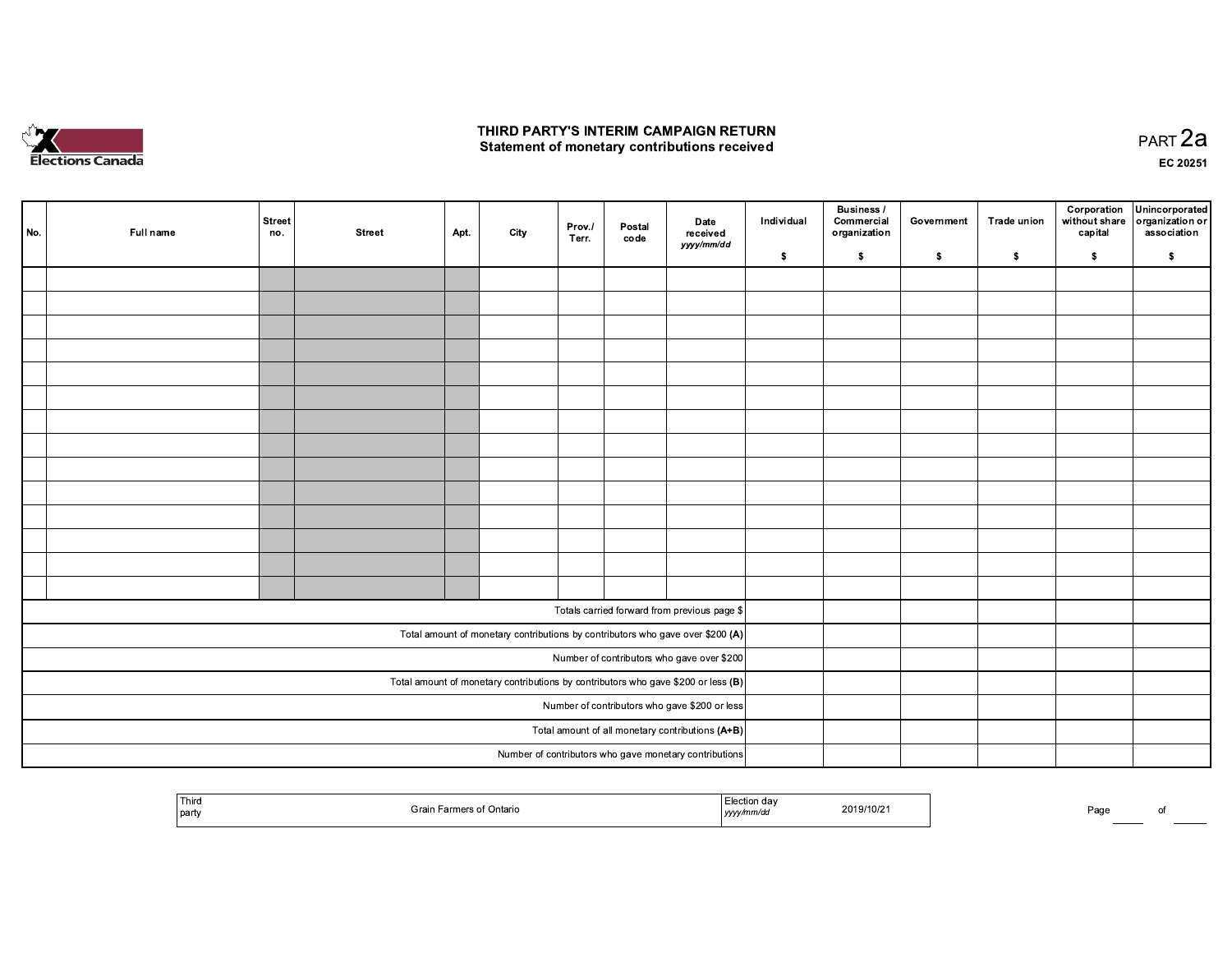

## THIRD PARTY'S INTERIM CAMPAIGN RETURN Statement of non-monetary contributions received

PART 2b EC 20251

| No. | Full name | <b>Street</b><br>no. | <b>Street</b> | Apt. | City | Prov./<br>Terr. | Postal<br>code | <b>Date</b><br>received<br>yyyy/mm/dd                                                   | Individual | <b>Business /</b><br>Commercial<br>organization | Government | <b>Trade union</b> | Corporation<br>without share<br>capital | Unincorporated<br>organization or<br>association |
|-----|-----------|----------------------|---------------|------|------|-----------------|----------------|-----------------------------------------------------------------------------------------|------------|-------------------------------------------------|------------|--------------------|-----------------------------------------|--------------------------------------------------|
|     |           |                      |               |      |      |                 |                |                                                                                         | \$         | \$                                              | \$         | \$                 | \$                                      | $\sqrt{2}$                                       |
|     |           |                      |               |      |      |                 |                |                                                                                         |            |                                                 |            |                    |                                         |                                                  |
|     |           |                      |               |      |      |                 |                |                                                                                         |            |                                                 |            |                    |                                         |                                                  |
|     |           |                      |               |      |      |                 |                |                                                                                         |            |                                                 |            |                    |                                         |                                                  |
|     |           |                      |               |      |      |                 |                |                                                                                         |            |                                                 |            |                    |                                         |                                                  |
|     |           |                      |               |      |      |                 |                |                                                                                         |            |                                                 |            |                    |                                         |                                                  |
|     |           |                      |               |      |      |                 |                |                                                                                         |            |                                                 |            |                    |                                         |                                                  |
|     |           |                      |               |      |      |                 |                |                                                                                         |            |                                                 |            |                    |                                         |                                                  |
|     |           |                      |               |      |      |                 |                |                                                                                         |            |                                                 |            |                    |                                         |                                                  |
|     |           |                      |               |      |      |                 |                |                                                                                         |            |                                                 |            |                    |                                         |                                                  |
|     |           |                      |               |      |      |                 |                |                                                                                         |            |                                                 |            |                    |                                         |                                                  |
|     |           |                      |               |      |      |                 |                |                                                                                         |            |                                                 |            |                    |                                         |                                                  |
|     |           |                      |               |      |      |                 |                |                                                                                         |            |                                                 |            |                    |                                         |                                                  |
|     |           |                      |               |      |      |                 |                |                                                                                         |            |                                                 |            |                    |                                         |                                                  |
|     |           |                      |               |      |      |                 |                |                                                                                         |            |                                                 |            |                    |                                         |                                                  |
|     |           |                      |               |      |      |                 |                | Totals carried forward from previous page \$                                            |            |                                                 |            |                    |                                         |                                                  |
|     |           |                      |               |      |      |                 |                | Total amount of non-monetary contributions by contributors who gave over \$200 (A)      |            |                                                 |            |                    |                                         |                                                  |
|     |           |                      |               |      |      |                 |                | Number of contributors who gave over \$200                                              |            |                                                 |            |                    |                                         |                                                  |
|     |           |                      |               |      |      |                 |                | Total amount of non-monetary contributions by contributors who gave \$200 or less $(B)$ |            |                                                 |            |                    |                                         |                                                  |
|     |           |                      |               |      |      |                 |                | Number of contributors who gave \$200 or less                                           |            |                                                 |            |                    |                                         |                                                  |
|     |           |                      |               |      |      |                 |                | Total amount of all non-monetary contributions (A+B)                                    |            |                                                 |            |                    |                                         |                                                  |
|     |           |                      |               |      |      |                 |                | Number of contributors who gave non-monetary contributions                              |            |                                                 |            |                    |                                         |                                                  |

| ' Third<br>2019/10/21<br>s of Ontarie<br>$T$ rate<br>party<br>,,,,, | Pag |  |
|---------------------------------------------------------------------|-----|--|
|---------------------------------------------------------------------|-----|--|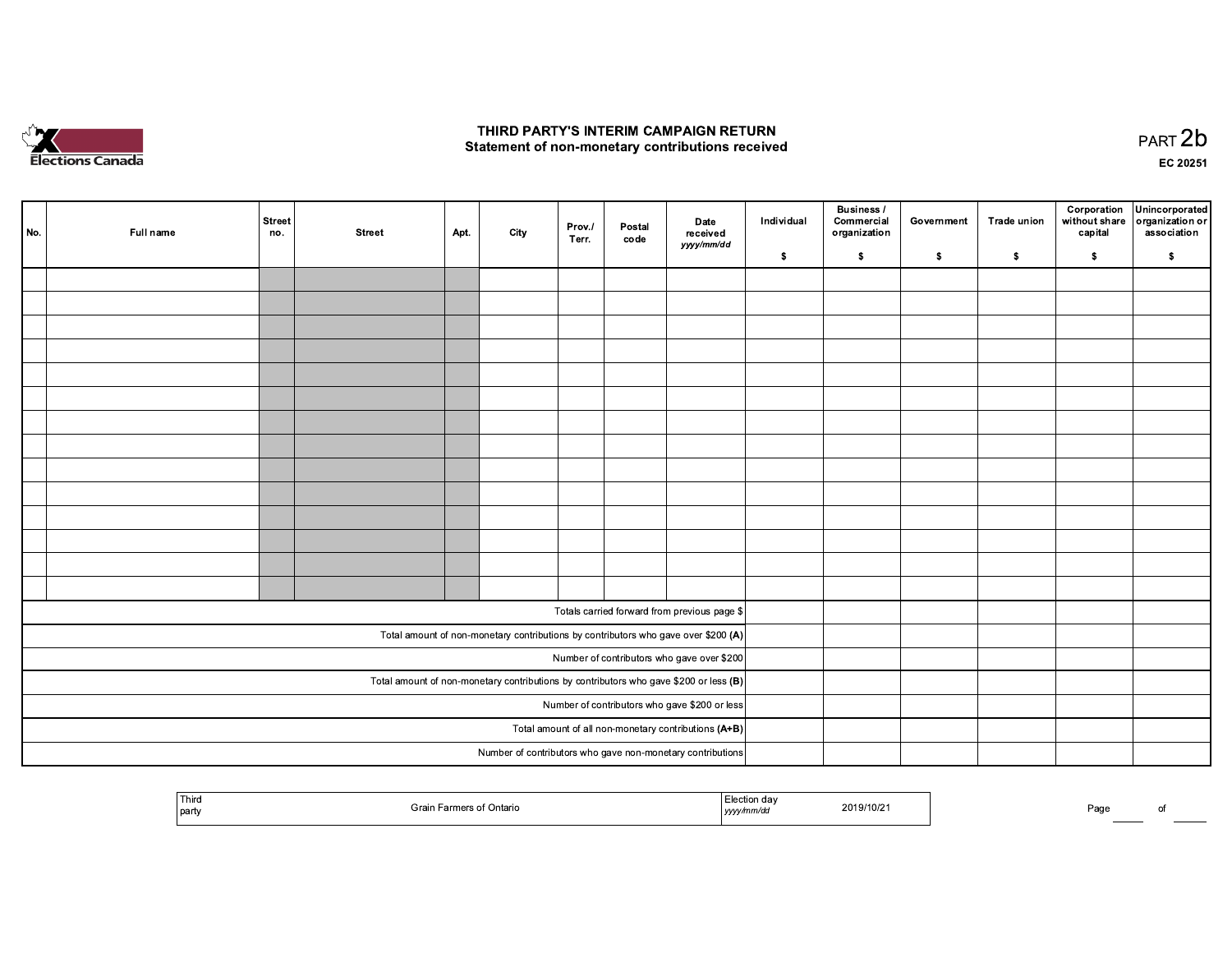

## THIRD PARTY'S INTERIM CAMPAIGN RETURN **Statement of operating loans received**

PART 2C EC 20251

|                                                                   | No. | Full name | Street<br>no. | <b>Street</b> | Apt. | City | Prov./<br>Terr. | Postal<br>code | Date<br>received<br>yyyy/mm/dd                               | Individual | Business /<br>Commercial<br>organization | Government | <b>Trade union</b> | capital | Corporation Unincorporated<br>without share   organization or<br>association |
|-------------------------------------------------------------------|-----|-----------|---------------|---------------|------|------|-----------------|----------------|--------------------------------------------------------------|------------|------------------------------------------|------------|--------------------|---------|------------------------------------------------------------------------------|
|                                                                   |     |           |               |               |      |      |                 |                |                                                              | $\sqrt{2}$ | $\bullet$                                | $\sqrt{2}$ | \$                 | \$      | $\,$                                                                         |
|                                                                   |     |           |               |               |      |      |                 |                |                                                              |            |                                          |            |                    |         |                                                                              |
|                                                                   |     |           |               |               |      |      |                 |                |                                                              |            |                                          |            |                    |         |                                                                              |
|                                                                   |     |           |               |               |      |      |                 |                |                                                              |            |                                          |            |                    |         |                                                                              |
|                                                                   |     |           |               |               |      |      |                 |                |                                                              |            |                                          |            |                    |         |                                                                              |
|                                                                   |     |           |               |               |      |      |                 |                |                                                              |            |                                          |            |                    |         |                                                                              |
|                                                                   |     |           |               |               |      |      |                 |                |                                                              |            |                                          |            |                    |         |                                                                              |
|                                                                   |     |           |               |               |      |      |                 |                |                                                              |            |                                          |            |                    |         |                                                                              |
|                                                                   |     |           |               |               |      |      |                 |                |                                                              |            |                                          |            |                    |         |                                                                              |
|                                                                   |     |           |               |               |      |      |                 |                |                                                              |            |                                          |            |                    |         |                                                                              |
|                                                                   |     |           |               |               |      |      |                 |                |                                                              |            |                                          |            |                    |         |                                                                              |
|                                                                   |     |           |               |               |      |      |                 |                |                                                              |            |                                          |            |                    |         |                                                                              |
|                                                                   |     |           |               |               |      |      |                 |                |                                                              |            |                                          |            |                    |         |                                                                              |
|                                                                   |     |           |               |               |      |      |                 |                |                                                              |            |                                          |            |                    |         |                                                                              |
|                                                                   |     |           |               |               |      |      |                 |                |                                                              |            |                                          |            |                    |         |                                                                              |
|                                                                   |     |           |               |               |      |      |                 |                | Totals carried forward from previous page \$                 |            |                                          |            |                    |         |                                                                              |
|                                                                   |     |           |               |               |      |      |                 |                | Total amount of loans by lenders who provided over \$200 (A) |            |                                          |            |                    |         |                                                                              |
|                                                                   |     |           |               |               |      |      |                 |                | Number of lenders who provided over \$200                    |            |                                          |            |                    |         |                                                                              |
| Total amount of loans by lenders who provided \$200 or less $(B)$ |     |           |               |               |      |      |                 |                |                                                              |            |                                          |            |                    |         |                                                                              |
| Number of lenders who provided \$200 or less                      |     |           |               |               |      |      |                 |                |                                                              |            |                                          |            |                    |         |                                                                              |
|                                                                   |     |           |               |               |      |      |                 |                | Total amount of all loans (A+B)                              |            |                                          |            |                    |         |                                                                              |
|                                                                   |     |           |               |               |      |      |                 |                | Number of all lenders who provided loans                     |            |                                          |            |                    |         |                                                                              |

| Third<br>on dav<br>⊏неспог<br>2019/10/21<br>¯੧rmers of Ontario<br>÷rai<br>.<br>party<br>ווזו<br>yyyy | ⊃aq∈<br>ി |
|------------------------------------------------------------------------------------------------------|-----------|
|------------------------------------------------------------------------------------------------------|-----------|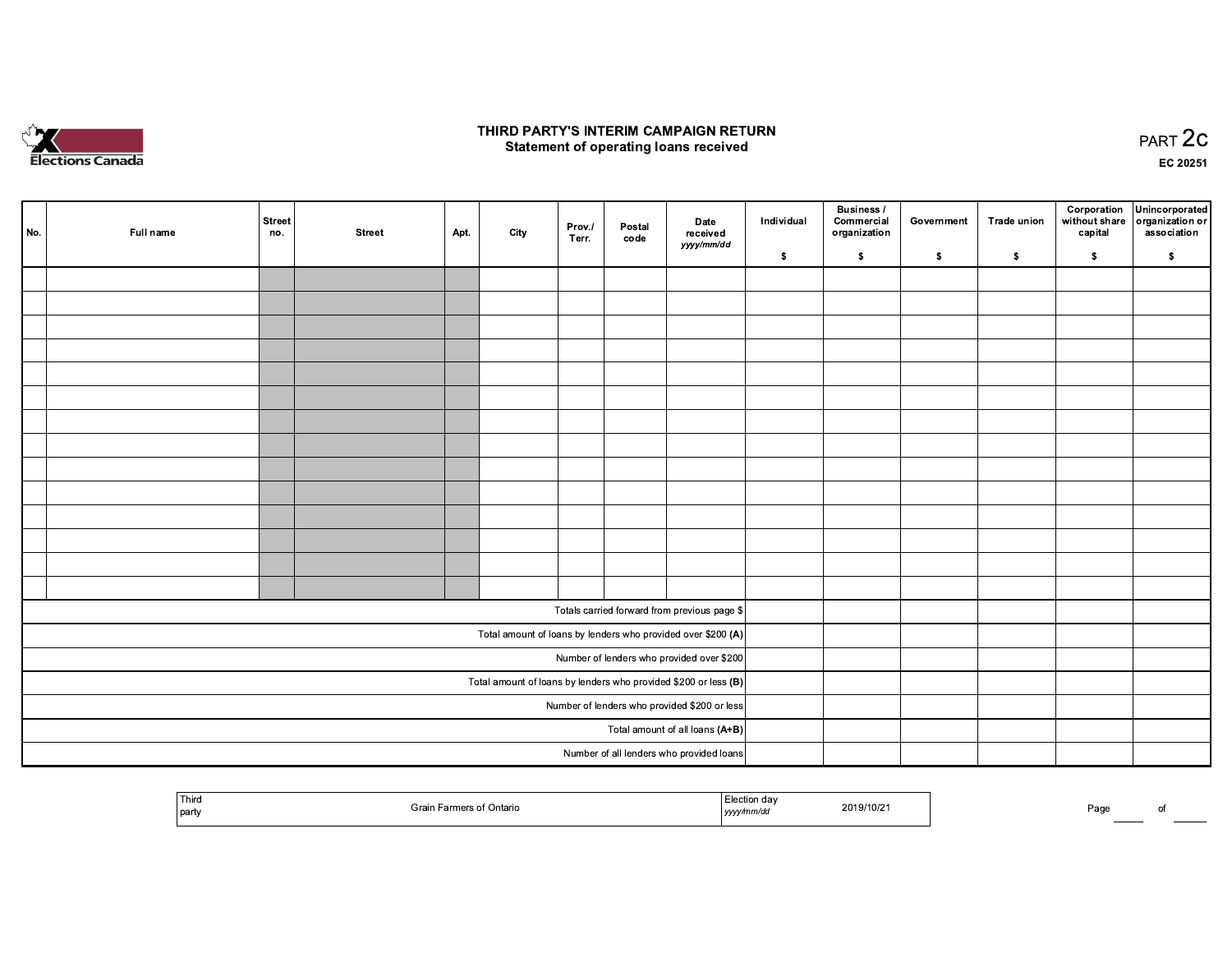# Elections Canada

## THIRD PARTY'S INTERIM CAMPAIGN RETURN **Summary of inflows**

| $PART$ 2d |
|-----------|
| EC 20251  |

| No.   | Type of contributor / lender                 | Monetary<br>contributions<br>(Part 2a)<br>\$ | Non-monetary<br>contributions<br>(Part 2b)<br>\$ | Loans<br>(Part 2c)<br>\$ | Total<br>\$ | Number of<br>contributors and<br>lenders |
|-------|----------------------------------------------|----------------------------------------------|--------------------------------------------------|--------------------------|-------------|------------------------------------------|
| 1.    | Individuals                                  |                                              |                                                  |                          |             |                                          |
| 2.    | Businesses / Commercial organizations        |                                              |                                                  |                          |             |                                          |
| 3.    | Governments                                  |                                              |                                                  |                          |             |                                          |
| 4.    | Trade unions                                 |                                              |                                                  |                          |             |                                          |
| 5.    | Corporations without share capital           |                                              |                                                  |                          |             |                                          |
| 6.    | Unincorporated organizations or associations |                                              |                                                  |                          |             |                                          |
| 7.    | Total (items 1 to 6)                         |                                              |                                                  |                          |             |                                          |
| Total |                                              |                                              |                                                  |                          |             |                                          |
| 8.    | Amount of third party's resources used       |                                              |                                                  |                          | 65,600.00   |                                          |
| 9.    | Grand total (items 7 and 8)                  |                                              |                                                  |                          | 65,600.00   |                                          |

| Third<br>party | Grain Farmers of Ontario | <b>∟lection dav</b><br>yyyy/mm/dd | 2019/10/21 |
|----------------|--------------------------|-----------------------------------|------------|
|----------------|--------------------------|-----------------------------------|------------|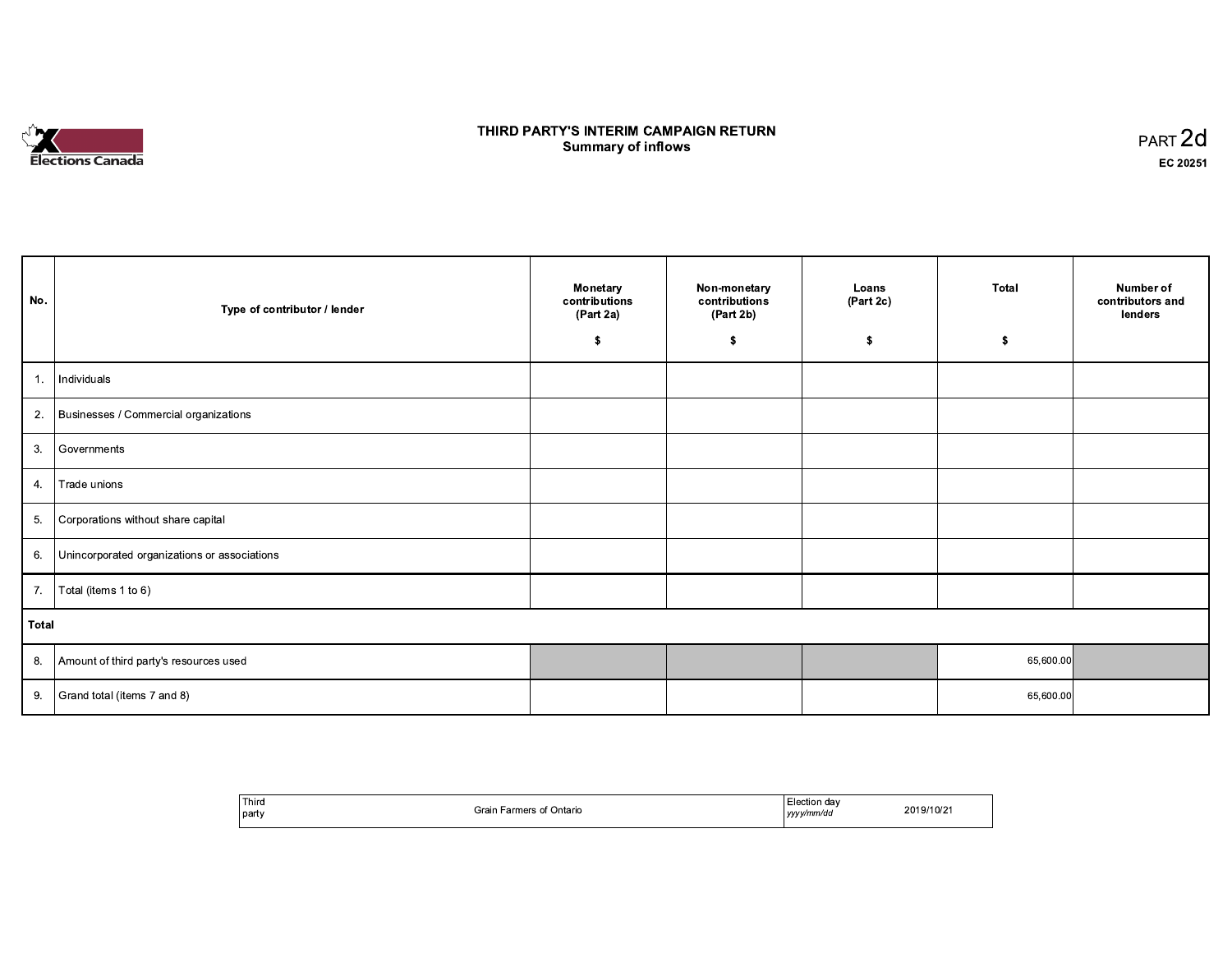

## THIRD PARTY'S INTERIM CAMPAIGN RETURN Statement of expenses incurred for regulated activities that take place during the pre-election period (Only applicable to a fixed-date general election)

PART 3a EC 20251

For a list of expense types, expense categories and expense subcategories, refer to Annex II in the Instructions.

| No. | Date<br>incurred<br>yyyy/mm/dd | $\begin{array}{ c c }\n\hline\n\text{ED Code} \\ \text{(if applicable)}\n\end{array}$ | Supplier | <b>Expense type</b> | Expense<br>category | Expense<br>subcategory | <b>Starting date</b><br>of activity,<br>advertisement advertisement<br>or survey<br>yyyy/mm/dd | <b>Ending date</b><br>or survey<br>yyyy/mm/dd | Place of activity or<br>advertisement                   | <b>Expense amount</b><br>$\sqrt{2}$ |
|-----|--------------------------------|---------------------------------------------------------------------------------------|----------|---------------------|---------------------|------------------------|------------------------------------------------------------------------------------------------|-----------------------------------------------|---------------------------------------------------------|-------------------------------------|
|     |                                |                                                                                       |          |                     |                     |                        |                                                                                                |                                               |                                                         |                                     |
|     |                                |                                                                                       |          |                     |                     |                        |                                                                                                |                                               |                                                         |                                     |
|     |                                |                                                                                       |          |                     |                     |                        |                                                                                                |                                               |                                                         |                                     |
|     |                                |                                                                                       |          |                     |                     |                        |                                                                                                |                                               |                                                         |                                     |
|     |                                |                                                                                       |          |                     |                     |                        |                                                                                                |                                               |                                                         |                                     |
|     |                                |                                                                                       |          |                     |                     |                        |                                                                                                |                                               |                                                         |                                     |
|     |                                |                                                                                       |          |                     |                     |                        |                                                                                                |                                               |                                                         |                                     |
|     |                                |                                                                                       |          |                     |                     |                        |                                                                                                |                                               |                                                         |                                     |
|     |                                |                                                                                       |          |                     |                     |                        |                                                                                                |                                               |                                                         |                                     |
|     |                                |                                                                                       |          |                     |                     |                        |                                                                                                |                                               |                                                         |                                     |
|     |                                |                                                                                       |          |                     |                     |                        |                                                                                                |                                               |                                                         |                                     |
|     |                                |                                                                                       |          |                     |                     |                        |                                                                                                |                                               |                                                         |                                     |
|     |                                |                                                                                       |          |                     |                     |                        |                                                                                                |                                               |                                                         |                                     |
|     |                                |                                                                                       |          |                     |                     |                        |                                                                                                |                                               |                                                         |                                     |
|     |                                |                                                                                       |          |                     |                     |                        |                                                                                                |                                               |                                                         |                                     |
|     |                                |                                                                                       |          |                     |                     |                        |                                                                                                |                                               |                                                         |                                     |
|     |                                |                                                                                       |          |                     |                     |                        |                                                                                                |                                               |                                                         |                                     |
|     |                                |                                                                                       |          |                     |                     |                        |                                                                                                |                                               | Totals carried forward from previous page $\frac{1}{2}$ |                                     |
|     | Total \$                       |                                                                                       |          |                     |                     |                        |                                                                                                |                                               |                                                         |                                     |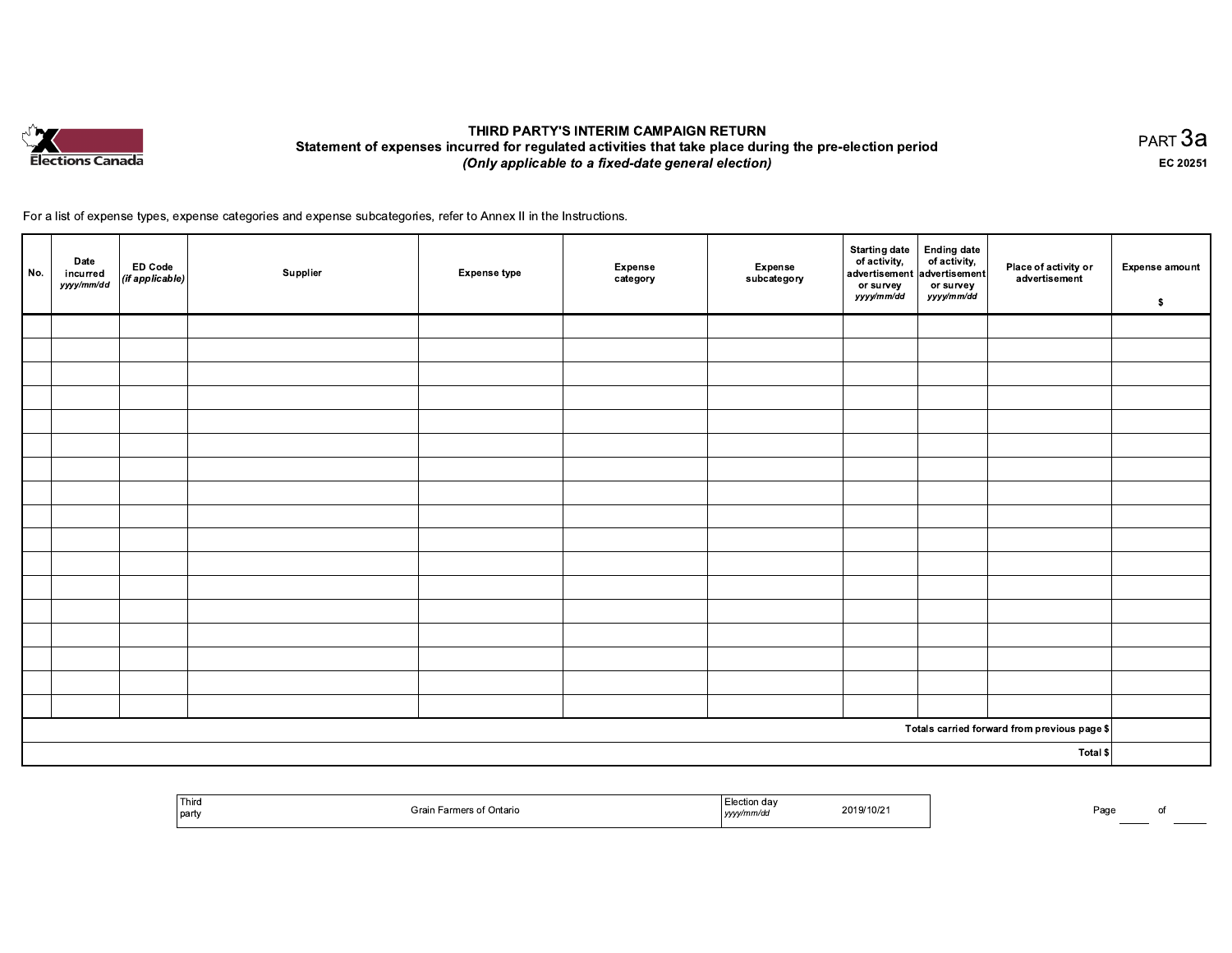

## THIRD PARTY'S INTERIM CAMPAIGN RETURN Statement of expenses incurred for regulated activities that take place during the election period

PART 3b EC 20251

For a list of expense types, expense categories and expense subcategories, refer to Annex II in the Instructions.

| No.            | Date<br>incurred<br>yyyy/mm/dd | <b>ED Code</b><br>$\vert$ (if applicable) $\vert$ | Supplier             | <b>Expense type</b>  | <b>Expense</b><br>category | Expense<br>subcategory | <b>Starting date</b><br>of activity,<br>advertisement<br>or survey<br>yyyy/mm/dd | <b>Ending date</b><br>of activity,<br>advertisement<br>or survey<br>yyyy/mm/dd | Place of activity or<br>advertisement        | <b>Expense amount</b><br>$\sim$ |
|----------------|--------------------------------|---------------------------------------------------|----------------------|----------------------|----------------------------|------------------------|----------------------------------------------------------------------------------|--------------------------------------------------------------------------------|----------------------------------------------|---------------------------------|
| $\overline{1}$ | 2019/10/04                     |                                                   | Campaign Support Ltd | Election advertising | Advertising                | Placement costs        | 2019/09/13                                                                       |                                                                                | Social media - Facebook                      | 65,600.00                       |
|                |                                |                                                   |                      |                      |                            |                        |                                                                                  |                                                                                |                                              |                                 |
|                |                                |                                                   |                      |                      |                            |                        |                                                                                  |                                                                                |                                              |                                 |
|                |                                |                                                   |                      |                      |                            |                        |                                                                                  |                                                                                |                                              |                                 |
|                |                                |                                                   |                      |                      |                            |                        |                                                                                  |                                                                                |                                              |                                 |
|                |                                |                                                   |                      |                      |                            |                        |                                                                                  |                                                                                |                                              |                                 |
|                |                                |                                                   |                      |                      |                            |                        |                                                                                  |                                                                                |                                              |                                 |
|                |                                |                                                   |                      |                      |                            |                        |                                                                                  |                                                                                |                                              |                                 |
|                |                                |                                                   |                      |                      |                            |                        |                                                                                  |                                                                                |                                              |                                 |
|                |                                |                                                   |                      |                      |                            |                        |                                                                                  |                                                                                |                                              |                                 |
|                |                                |                                                   |                      |                      |                            |                        |                                                                                  |                                                                                |                                              |                                 |
|                |                                |                                                   |                      |                      |                            |                        |                                                                                  |                                                                                |                                              |                                 |
|                |                                |                                                   |                      |                      |                            |                        |                                                                                  |                                                                                |                                              |                                 |
|                |                                |                                                   |                      |                      |                            |                        |                                                                                  |                                                                                |                                              |                                 |
|                |                                |                                                   |                      |                      |                            |                        |                                                                                  |                                                                                |                                              |                                 |
|                |                                |                                                   |                      |                      |                            |                        |                                                                                  |                                                                                |                                              |                                 |
|                |                                |                                                   |                      |                      |                            |                        |                                                                                  |                                                                                |                                              |                                 |
|                |                                |                                                   |                      |                      |                            |                        |                                                                                  |                                                                                | Totals carried forward from previous page \$ |                                 |
| Total \$       |                                |                                                   |                      |                      |                            |                        |                                                                                  | 65,600.00                                                                      |                                              |                                 |

| Third<br>  party | <sup>:</sup> Ontario | 'ection ⊾<br>$A^{\sim}$<br>2019/10/2<br>. | Бο.<br>aur<br>____<br>______ |
|------------------|----------------------|-------------------------------------------|------------------------------|
|------------------|----------------------|-------------------------------------------|------------------------------|